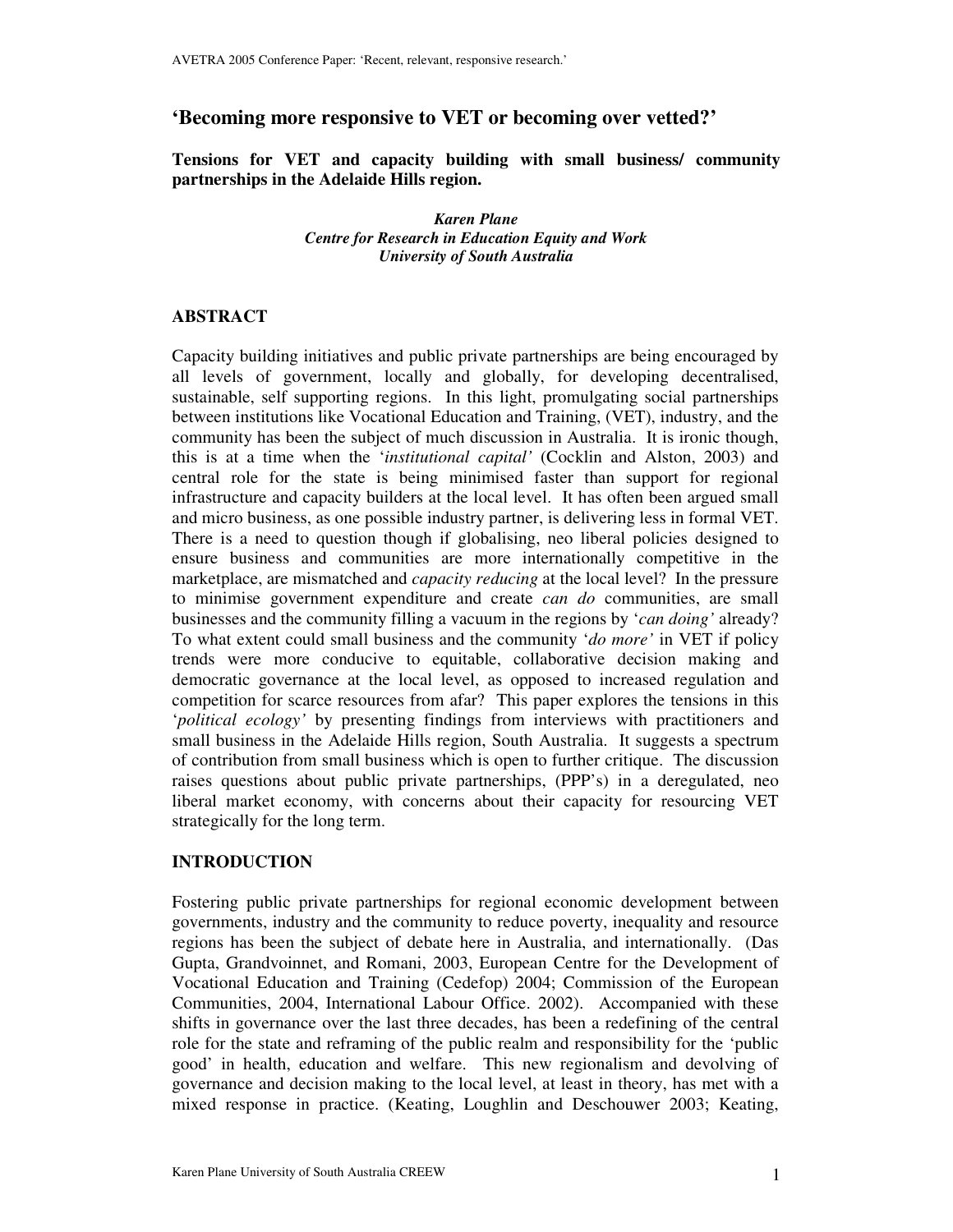Wanna and Wella 2000). Not without its critics, within this '*sea change'* in VET, (Brandsmaa and Noonan 2000) is the pressure to engage more participation from industry to bolster public expenditure for driving the lifelong learning policy agenda for social inclusion and to resource democratic learning regions. (Australian National Training Authority 2003; Kearns, 2004 Kearns and Papadopoulos 2000, Kearns *et al* 1999, Foley 2004; Kell, Shore, and Singh 2004, Department of Education, Science and Training. 2005) There has been debate about the extent to which industry participates in VET, and finding the balance in the public private provision of a 'common good' is problematic. (Hall, Buchanan, and Considine, 2002; Cully, 2002, Callan and Ashworth 2004; Bowles, 2001, Blandy, and Freeland, 2000, Billett, 2001).

One of the reasons being there is much conflict within the discourses as to an accurate representation of small and micro business participation in formal VET at least; that is those firms employing between 6-19 and 1-5 employees respectively. Dunbrell (2004, p.5, 9.) quoting that according to the Australian National Training Authority Statistics (1999) enterprise expenditure on VET contributes 45% to the overall VET budget. However neither government, which contributes almost the same at 44%, or enterprise funding for training, is keeping pace with industry restructuring or expenditure on training by other OECD countries. Smith and Billett (2004) contend that social partnerships are one way to leverage funding for VET, but that most successful partnerships within industry are with the larger business. They question the intentions of these partnerships though, and if they should be used to only '*subsidise an already overwhelmed Vocational Education and Training system'* Smith and Billett (2004, p.18). Smith and Billett (2004) state it is by no means clear that small firms participate less in VET in Australia in comparison to industry overseas. Blandy and Freeland (2000, p 41-42) contesting that if the total contribution employers generate through support for intangible learning in the workplace was more appropriately measured the extent of enterprise contribution to VET would be redefined. The government sector, they found, provides .6% of the VET GDP with support for training generated by enterprises *almost three times* or 1.5% GDP being contributed from employer spending in the informal VET sector. Dumbrell (2004, p. 28) argues however, the debate needs to extend further than just the economic provision for VET to the broader social and educational focus for the long term; recognising the size and role for the sector outside formal VET.

## *Public private partnerships for green, sustainable, 'can do' learning communities?*

At the regional level, public private partnerships for greener, equitable governance have received heightened interest by all levels of government intent on trimming public expenditure and borrowings, whilst concurrently being demanded by communities to do more with less in the public realm. (Organisation for Economic Cooperation and Development. 2004, 2002, 2001; International Labour Office 2002; Commission of the European Communities 2004, European Centre for the Development of Vocational Education and Training 2004). In this *advanced liberalist* (Dumbrell 2004, p16) market economy advocates of '*third way'* policies propose limited intervention from government, encouraging a greater contribution from the private sector in areas once only the domain of the public sphere, as a way in which governments can annex private sector investment, share risk and expertise for the economic development of regions (Department of Further Education and Employment UK 2001, Giddens, 2001, Giddens 1998). Advocates of 'third way'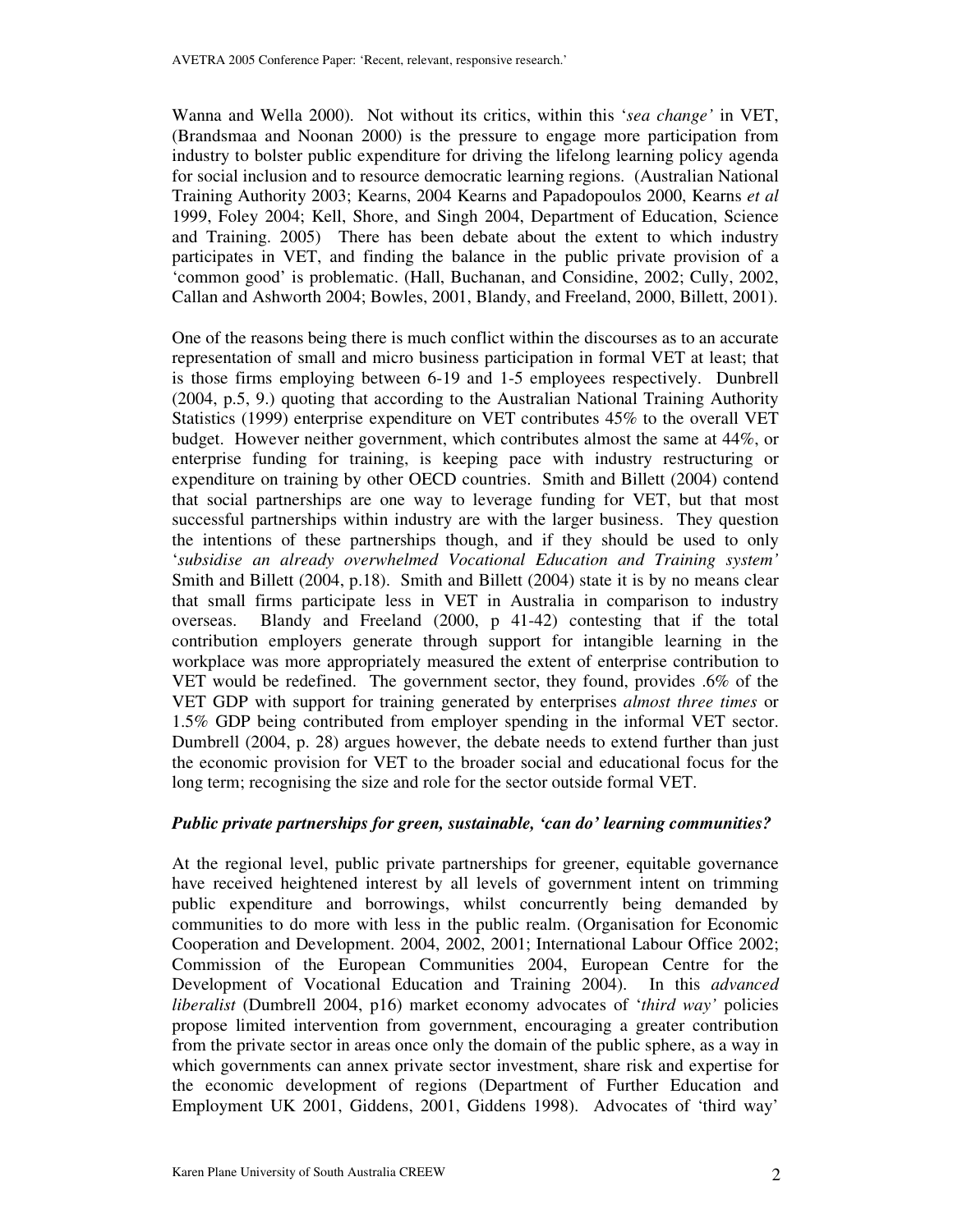governance, a smaller public bureaucracy and less 'statism', contend the free market, and less regulated approach (in theory) is integral for generating corporate contribution from business for social partnerships and for increasing economic productivity and harnessing creativity for economic development (Australian Chamber of Commerce and Industry 2000, a. Australian Chamber of Commerce and Industry. 2000, b. Centre for Corporate Public Affairs and the Business Council of Australia; Institute of Public Administration 2002). Within this context, has evolved a changing role for industry and the state which contenders of third way approaches argue means less government intrusion at the local level and more collaborative governance encompassing civil society, the community and both the public and private sphere. This narrative within the policy debate seeks a greater contribution from the private sector and contends this investment should extend beyond the traditional economic expectation, to the investment of other types of 'capital' to resource the regions. The triple bottom line is now an expectation of the socially conscious organisation- one which contributes to the public good through building not only the economic capacity of regions, but the human, social, and environmental capital too. Schofield (2003, p.16) argues that for small business, innovation does not happen in isolation and that networks and clusters across industry are of mutual benefit to all parties. Kearns (2004 p.3) states that new ways of innovation are needed in partnerships though for promoting inclusion in the lifelong learning agenda.

Those promulgating the 'bowling together' approach demonstrate the many success stories of public private partnerships in encouraging a greater contribution by small and large business to both regional economic, and community development. Proponents on this team stress the importance of collaboration, the sharing of risk and resources and an equitable contribution from all parties. Encultering a shared vision, common goals, and increased civic engagement from both business and the community, is one way in which to retain what Putnam (2000) has argued to be the declining interest in civic society. Advocates of community capacity building use positive local leadership for solving local problems, and building consensus in the community, and for growing productive local networks and alliances. Partnerships in this light, are a driving force for community and economic development, one step removed from government, a vehicle for building productive regions. Enculturing this positive social capital between heterogeneous groups of stakeholders, trust, resilience and cooperation are essentials for success. Communities are encouraged to '*can do'* and take a responsive approach to their own local governance. Much evidence is provided of the suitability, successes and achievements of capacity building in the regions. (Cheers, *et al* 2002; Office of Regional Development and the Office of the Status of Women 2002, Kenyon and Black, *et al* 2001, Kretschman and McKnight 1993, Dixon and Barnett, 2002, Loza, 2004, Edgar 2001, Kilpatrick and Guenther 2003, Caldwell and Keating 2004, Macadam *et al* 2003). Rodger, Cowen and Brass (2003) finding there is no one single model for partnerships, but that inclusiveness and a clear vision for 'proactiveness' and ability for 'getting things done' are essential for sustainability and success.

## *Public private partnerships: slippery turf for equity and democracy in the regions?*

These new arrangements in the decentralisation of governance are not without their critics though, in practice. Herbert Cheshire and Higgins (2004) contend that within the current policy climate those that learn to '*play the game'* are deemed more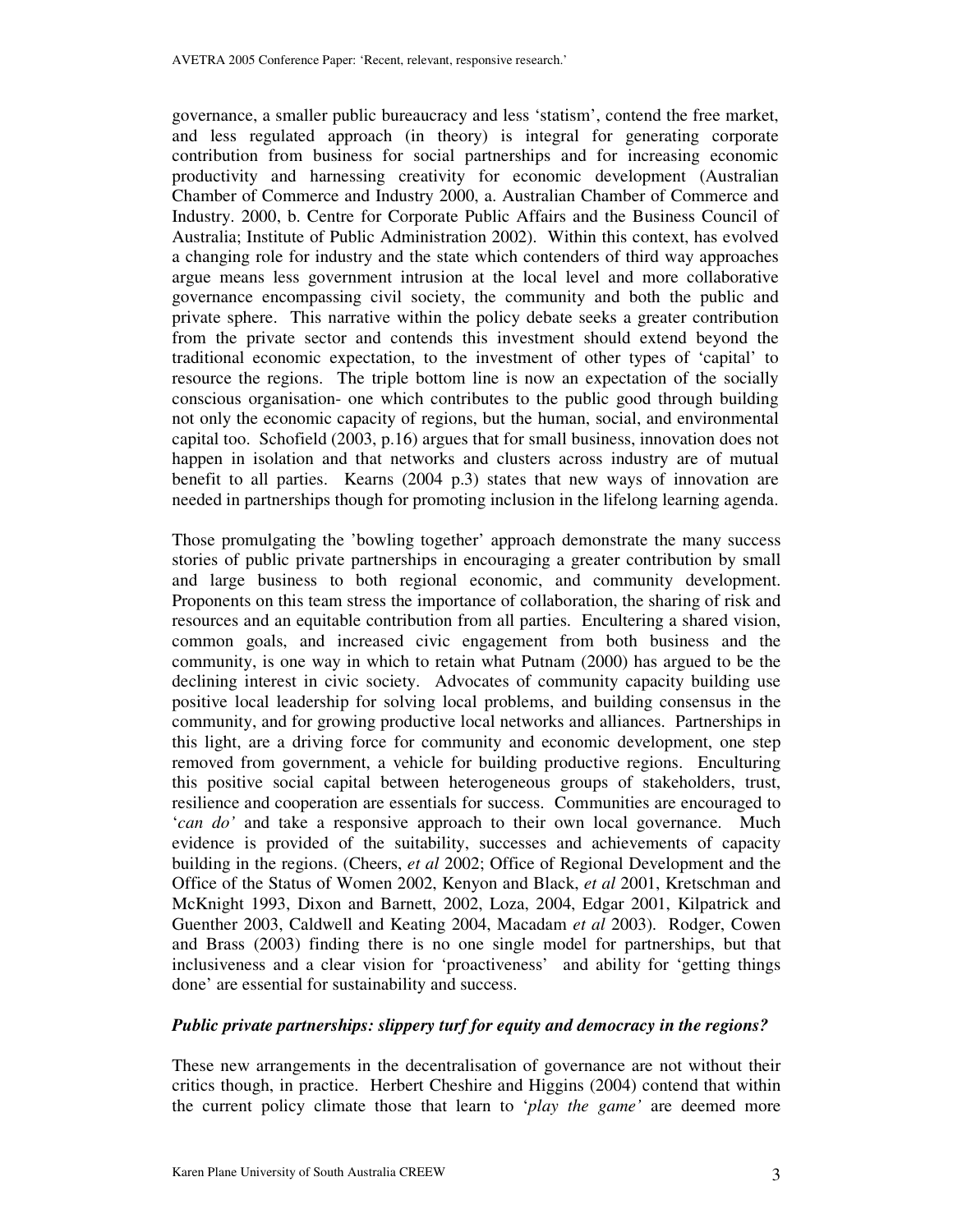deserving than those that don't- only enhancing the inequality of non conformists and those with an alternative discourse to the dominant voices. Going into bowl for the regions, but on the opposing team, are those sardonically skeptical of the inequitable, hegemonic power relations between the state and the community and effect of globalising markets on disempowering local economies. (Curtis 2003, Miraftab, 2004, Ihrke and Johnson 2004, Scanlon 2001, Diamond 2004). Seeking more 'openness', transparency and accountability between the partners and government they have cogent concerns about the transfer of risk, debt and responsibility across, and between the sectors. Pusey (2003) writes of the diminishing impact of neo liberalist policy on middle Australia and on small business in particular, and the individual. The shifting of risk and responsibility and minimising the role for the state has lead to the erosion of regional infrastructure in South Australia, according to Spoehr *et al* (2002). This opposing discourse contends that communities, are increasingly dependent on their ability to compete for resources from afar, with decreased resources for regional infrastructure and the '*institutional capital*' in communities, resulting in welfare groups, regional agencies, local government and the community filling the gap (Alston, 2002; Cocklin and Alston 2003; Argy, 2003, Carson and Wadham 2001; Spoehr *et al,* 2002, Scanlon, 2001, Pusey 2003, Lockie, 2000; Pritchard and McManus 2000, National Economics and the Australian Local Government Association 2004). This institutional capital is defined as:

- The public sector- institutions of federal, state and local government
- The private enterprise sector- non-governmental enterprises producing goods and services for profit, together with the market mechanisms through which such goods and services are exchanged; and
- The third sector non governmental, not for profit organisations and institutions. (Cocklin and Alston 2003, p.5)

Cocklin and Alston (2003, p.207) conclude that: "*the importance of institutional capital in the form of local government and related organisations"* is a theme which arises consistently from their regional case studies. Spoehr *et al* (2002) contending that irrespective of the language, or latest policy 's*pin* (Nicholl, and Edwards, 2004) partnerships they argue, ultimately mean greater privatisation. The zealous push to privatise all public goods and services, and implement overseas policy without waiting to evaluate its successes or failures, will have a disastrous effect in Australia, they argue. The impact of this 'competition or bust' mentality, neo liberal functionalist mantra espoused from all sides of the political spectrum is resulting in increasing inequality within, and between, the regions. Public private partnerships can mean a diminishing and hollowing out governance; the application of a short term quick fix solution, without defining the problem. Serious questions are raised about the regulating and balancing role for the state against private and vested interests. Kearns and Papadopoulos (2000) have written that there is a lack of structures in place for VET at the local level for promulgating the 'learning partners'. Scanlon (2001) finding too, that the 'third way' has failed to reach its potential. Public private partnerships are very risky business, concludes Hodge (2004, p.39) stating: "*The net benefits of PPP's clearly are still subject to a large degree of uncertainty and debate.''* Pickersgill and Walsh (2001) warn of blindly adopting any international policy initiative and introducing 'feral' partnerships into VET in Australia without a more rigorous critique of overseas models and it is to that we now turn.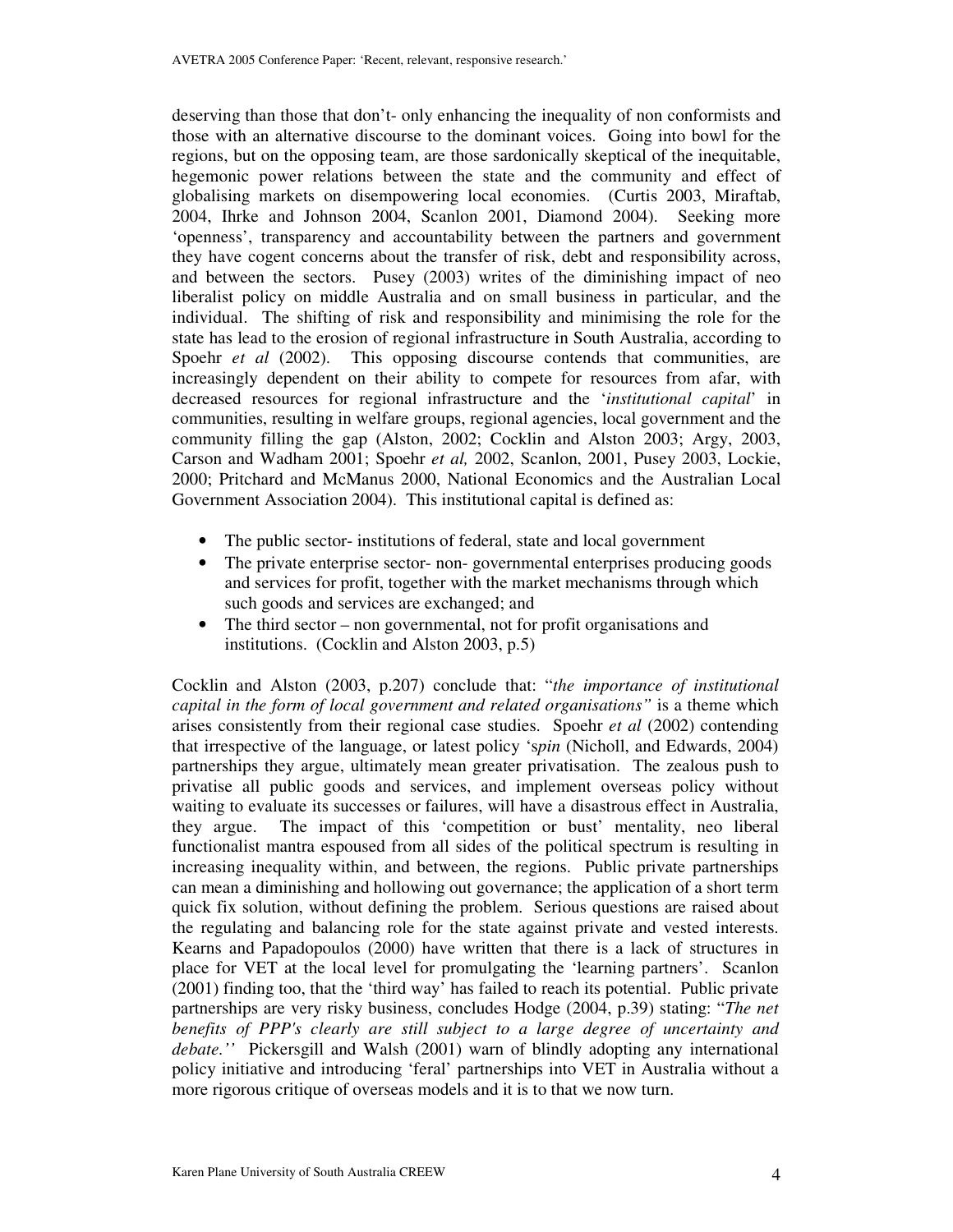#### *The international experience with PPP's*

At the international level, Curtis (2003) has found public private partnerships have both a high road to skills investment and innovation, and a low road for enabling communities. Curtis (2003, p 4) writes though that the rise in economic rationalism and privatising of social capital in New Zealand in particular," *has harnessed individuals and institutions to a treadmill of international competitiveness*". Other studies have lent weight to these concerns. (Amdam 2003, Brandsmaa, and Noonan, 2000; Keating, Loughlin, and Deschouwer 2003; Husemann and Heikkinen 2004, Miller and Ahmad 2000). Das Gupta, Grandvoinnet, and Romani, (2003) contend there is an integral role for the state as regulator to monitor a level playing field, so that business is not the only winner in the partnership. Yarnit (2000) writes of the need to choose partners carefully; that there are some things partnerships can do well and other things partnerships do badly. Diamond (2004) contending that PPP's in the UK are a cosmetic solution without a fundamental change in the underlying policy structures, with questions about who is best served by these partnerships, 'top downness' and whose capacity really needs building? Spoehr *et al* (2002) finding from the evaluation of the Privately Financed Initiatives: PFI's as they are known in the UK, whilst a short term fix for a government intent on shifting debt 'off balance sheet'; they have also spawned the added costs of consultants and lawyers in their establishment. This third way, these critics argue, is without substance and little more than classical liberalist policy in new clothes. These so called 'successful PFI's' only resulting in a greater debt repayment for government for the long term. Others contend that the elusive search for the third way is government actually '*opting out'* and much has been written about the role for social capital for filling the gap in the policy debate. Field (2004) has warned though of the hidden, dark side of social capital and not associating any 'capital' with improving the goodness, good intent or wellbeing of people. Or to assume either, that social capital can be a replacement for regional base funding and infrastructure.

In summary, Brown *et al* (2003) are concerned about insularity and the lack of inclusion and voice in local communities in Australia. Capacity building is not the only policy for improving regional economic development find Beer, Maude and Pritchard (2003). Investing in tourism is one way of regenerating the regions, state Cheers *et al* (2002) but it is still a very labour intensive, resource hungry industry. Others have written of the dangers of parochialism and nepotism in communities and local alignments diminishing the power of real partnerships (Argy, 2003). Lahiri-Dutt, (2004) finding imposed views and lack of real consensus or decision making being subsumed to experts, means no truly inclusive consultations for the community. Seddon, Billett and Clemans (2004) have found levels of conflict in partnerships over the roles and Brown *et al* (2003) have argued that if public private partnerships are not handled well they will entrench existing inequalities. Sarre and Treuren (2001) stating the market economy is not conducive to the triple bottom line in business. They contend that it is naïve to think that any business which adopts triple bottom line and values social contribution to the community can actually survive in a market economy which doesn't. Warburton *et al* (2001) argues however, that profit is still the main motive for business- any corporate responsibility by business is questionable. As one interviewee said, expecting a greater corporate responsibility from the small business sector for investing in a public good like VET for developing learning communities is:*" just too big an ask*".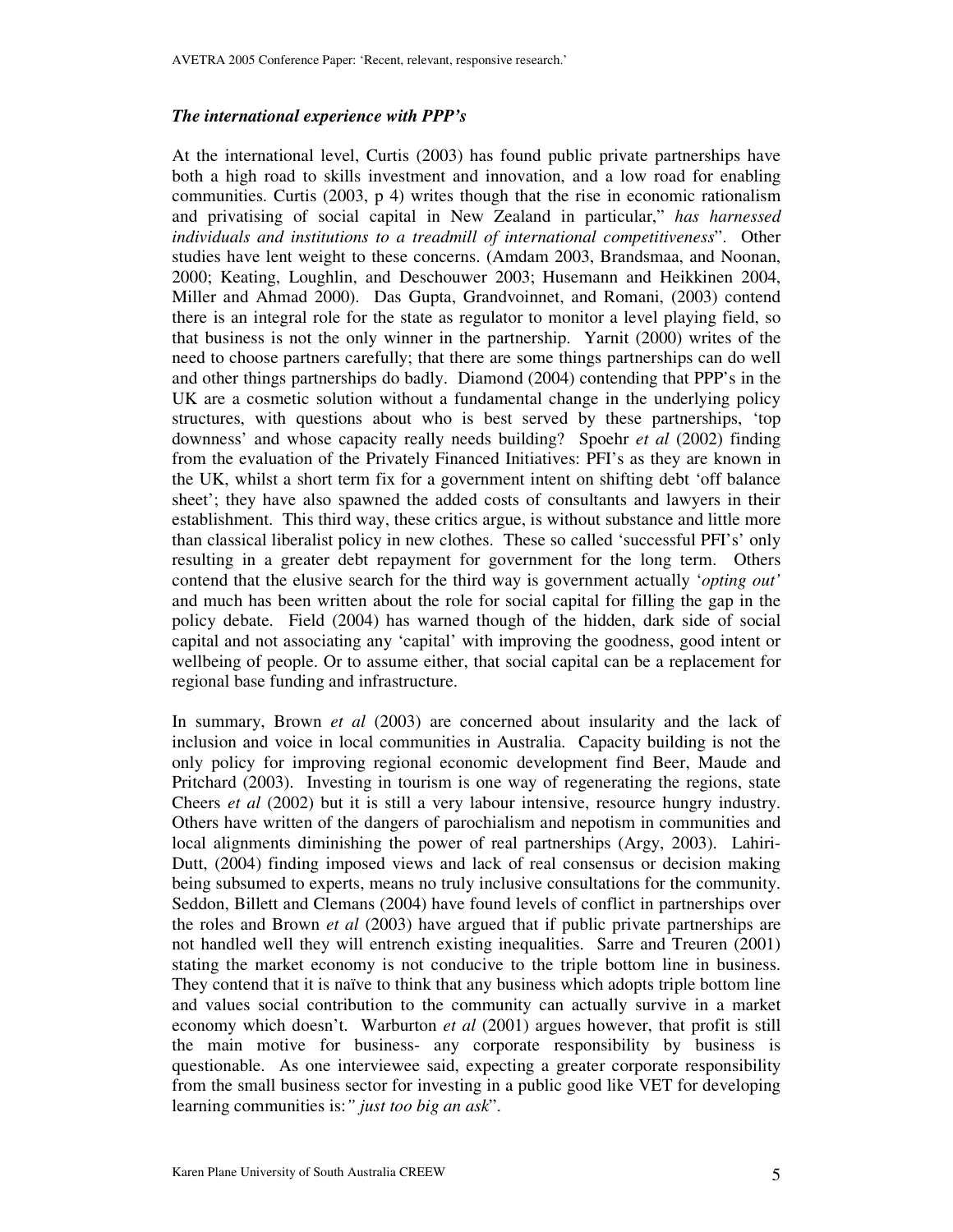## **METHODOLOGY**

This PhD study is defining a social partnerships model for capacity building in VET through small business community partnerships in the Adelaide Hills, South Australia. (Plane, 2001; 2002a, b, 2003a, b; 2004 a, b). By challenging the traditional discourses about VET and small business it is 'critiqueing' a construct of learning ecologies- each of these ecologies deemed critical components of equitable public private partnerships in VET. The research is adopting qualitative techniques of appreciative enquiry and asset mapping (Kenyon and Black et al. 2001; Kretzmann and McKnight 1993) with semi structured interviews, with practitioners and small business (Piantinida and Garman 1999; Guba and Lincoln 1989, Rubin and Rubin, 1995). Small business is defined as the owner managed small (6-19 employees) or micro workplace (1-5 employees) respectively. Practitioners are those working with small firms in VET, ACE, community and regional development and local government. One hundred and twenty interviews have been undertaken with people from both the-for-profit, and not-for-profit sectors across a range of organisations.

## *Findings: A spectrum of contribution or non contribution by the Small Business?*

The findings suggest a spectrum of responsiveness from small business to both VET and contribution to the wider community, which is open to further analysis. As a local case study it is limited, but it may represent a framework for further debate.

#### **The Philanthropists and Communitarians**

'*Its up to us',* they said. '*It's a spiritual thing'* We live locally and our business is local. This group is selfless, committed, engaging with the community on committees, sometimes at expense to their own business, and they participate in meetings with Chambers of Commerce, with community groups, landcare groups, and regional tourism groups to name a few. These people are working quietly in their communities and with other communities for the benefit of the common good. They take a big picture view of the region and its townships. They might be church goers, the long term established small businesses from 'old hills families" or new people to the region. This group is likely to be involved in formal training with VET, investing in their people, not for immediate monetary gain, but for the holistic wellbeing of the person. One practitioner warned though: "*Don't make the mistake of thinking this is the norm*". This group may expect an equivalent commitment and contribution from others though: *'Look not what your country can do for you, but what you can do for your country'* said one. But they spoke also about the challenge of uniting the community and its businesses and fragmentation at the local level.

## **The Bowling Club and Key Players**

*"It's about the community"* they said. These people are perceived as the retired communitarian, the older Rotary, Kiwanis, Lions members who are still very active champions; the volunteers who are mentoring and investing in training and community development for younger people and youth. This is the group that perhaps is not so visible in their role in building a learning community, or valued perhaps as much as they could be. They are very active in the community as committed fund raisers, chairs of the local business associations and committees.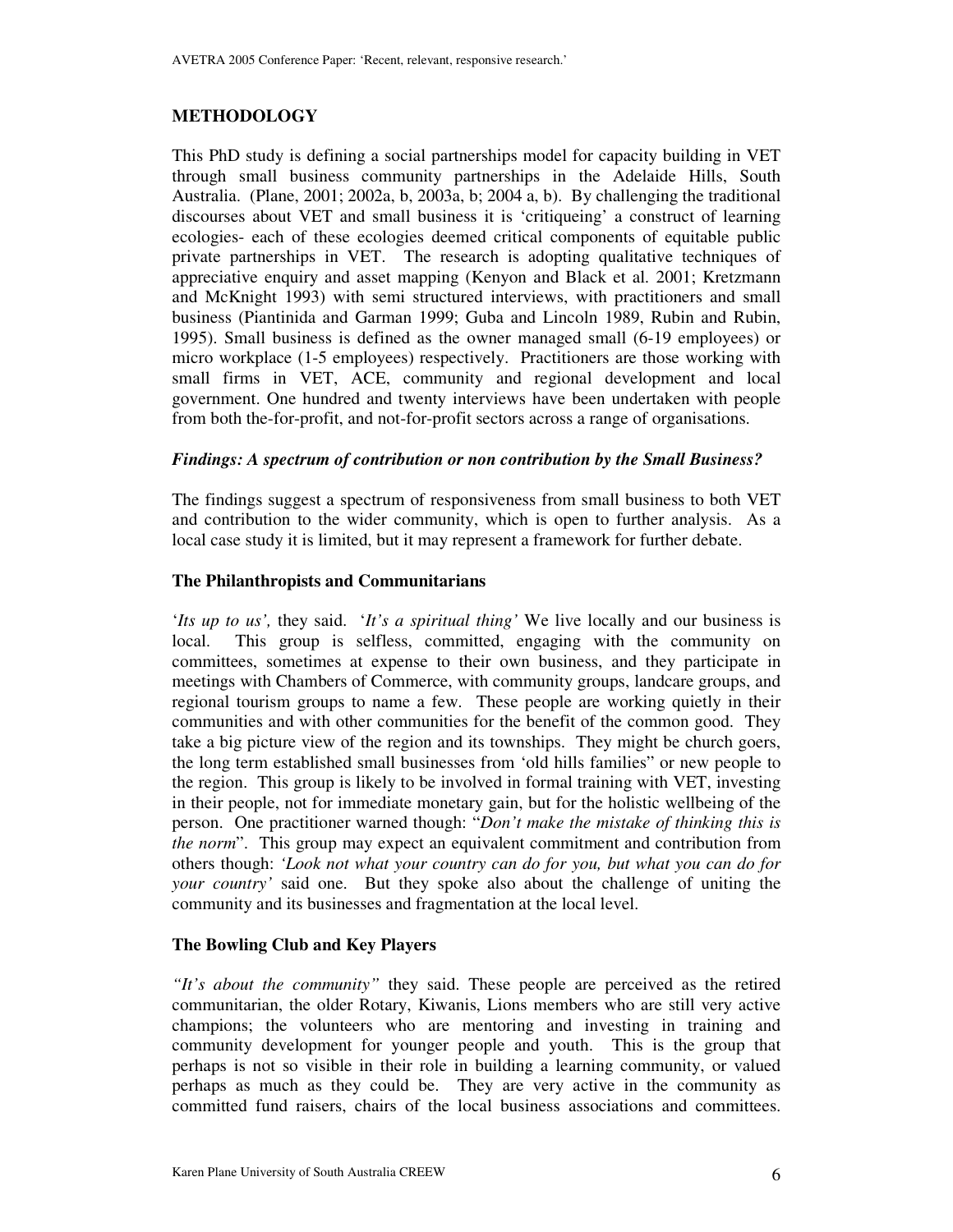Involvement is paramount and they are well respected and might be older community members, or from a third generation small family business. One stated though how they are witnessing an increasing number of community groups seeking financial support in the region and can no longer '*just write out the cheques'*, and expect some kind of contribution from the community to the partnership.

## **The Quiet Pragmatists and Supporters**

"*We don't want to make a fuss about it*" they said. This group might not necessarily have the time to commit to all the meetings and committees, but they are people with concerns about how the social fabric of the hills is changing. They sponsor the charities and local events and sporting groups on a regular basis, but within the confines of running a small business. "*We have always supported the community*" they say. Whilst not wanting to make a big noise about that contribution, one stated that a local presence in community is important, or the community is totally unaware of just who is supporting the region. They are not expecting a direct pay back or return on investment it's just something that you do, a taken for granted part of running a small business in a semi rural community. But it's a fine balancing act: "*You need to understand that anything you do outside the business takes away from the business*" said one. They might be the older more established family firm that has survived succession planning. They have a history of involvement in VET: "*We have always been involved in training and had many apprentices over the years" "My staff are like my family"* they said.

## **The Back Yard Parochialists**

*"We will support anything that is going*" they said, as long as it's in our community, benefits our backyard and is not anyone elsewhere in the hills. This group tended to be tied to their individual townships with a strong sense of which side of the hills they reside and their immediate locality. Fiesty, parochial and community driven they are a positive power for community economic development in the regions. Immensely proud of what they do for their township without government assistance, in some cases their capacity building role has meant taking over a service that government has rescinded, filling a gap in the community. But they are very tied to their immediate community. Cost benefit analysis comes into play with sponsorship and it appears it does with training decisions too. Any training needs to directly benefit their firm; there needs to be a tangible return on that investment. A consistent finding was a resentment at staff leaving the firm immediately on qualifying, after they had invested time and effort in the person. Whilst they expressed an understanding that people needed to move on, there was a also a feeling of loss and being short changed. Some had even decided not to have apprentices or trainees anymore for this reason.

## **The Worker Beavers**

'*We are just too busy*" they said. These are small, and newly established businesses in the interim stages of business development; they are completely involved in building their new firm. They might be the hatchlings in business incubators starting a new enterprise, but the firm is their world and they don't have time to attend outside meetings or formal training- it has to come to them. The business is all encompassing. They might have undertaken short bursts of formal training with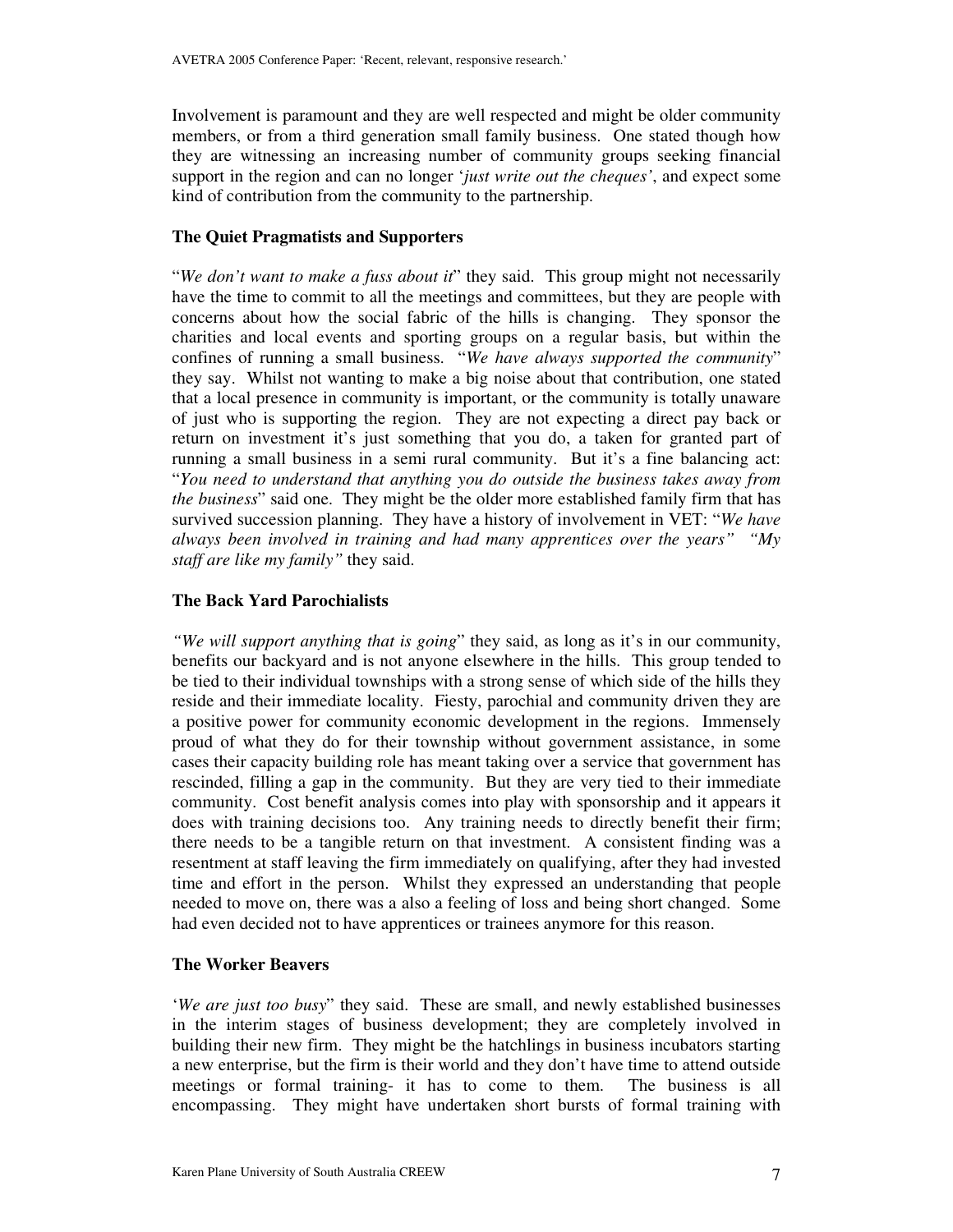TAFE or regional development boards or through private training providers in industry or in the enterprise centre itself. They have had support from the incubators in terms of management training, accounting support, and the opportunity to network and learn with other small firm operators. But they have to learn fast, on the job, on their feet and often in isolation, according to practitioners, or they don't survive. They are working very long hours and haven't much time or emotional capital left to think about training others and investing in the wider community. They might be interested in the future, but at present they are too small, the firm cannot afford it, and sometimes they are really frightened of growing bigger and employing.

#### **The Autonomists and Spectators**

*"It's not up to us- that's government's job"* they said. *'Support services for small business- what services? Where?'* This is the group that rightly or wrongly is inherently disinterested in the types of training and resources available in the region for themselves or the firm. They operate on their own, independently- that is the way they like things. They are reluctant to participate for a number of reasons. *I don't think it (VET) has anything to offer me*" said one. The learning they are doing is highly geared to the firm and grounded within their industry, from networking with mentors in their field, from the experience of overseas travel, or visits interstate. They have often been previously employed as professionals, but they don't want to employ or train for reasons around transferring the knowledge base, difficulty in distributing tacit knowledge, or not wishing to share company secrets, or just the challenge of finding the right people to replace them on the job. The firm works because they are always there and are 'experts' in their field. Put someone else in charge and '*the sales drop*'-they say. Perceived by practitioners as those in business for the freedom and enjoyment of working alone and distancing themselves from government, partnerships would be the very last thing they would want: "*After all*" one practitioner said: "*That's why you go into business*".

## **The Commuters and Lifestylers**

*"We just want quality of life"* they said. This is the group of small business entrepreneurs that the practitioners perceived just visit the region to work or alternatively commute to the city everyday from a hobby farm or hobby business. These are those mentioned most often by practitioners as the businesses in the hills where people are not necessarily retired; they may be the double income family or a business for one partner in a part time capacity. These entrepreneurs search for the elusive, idyllic lifestyle business; often just operating for the short term, and part time. They might be the small landholdings - driven by the quest for peace and quiet and seclusion*.* These small landholdings have a high turnover of ownership though which may impact on the natural ecology of the region, and more often these are perceived by some of the practitioners as the more insular, '*What's in it for me.'* small firms. "*They need to be more responsive"* said the environmentalist practitioners.

## **The Young Entrepreneurs**

"*We would like it to be us, but we are having trouble breaking in."* they said. This group was perceived to be small in number, but practitioners said they may have a greater understanding of the notion of triple bottom line, and boundary crossing than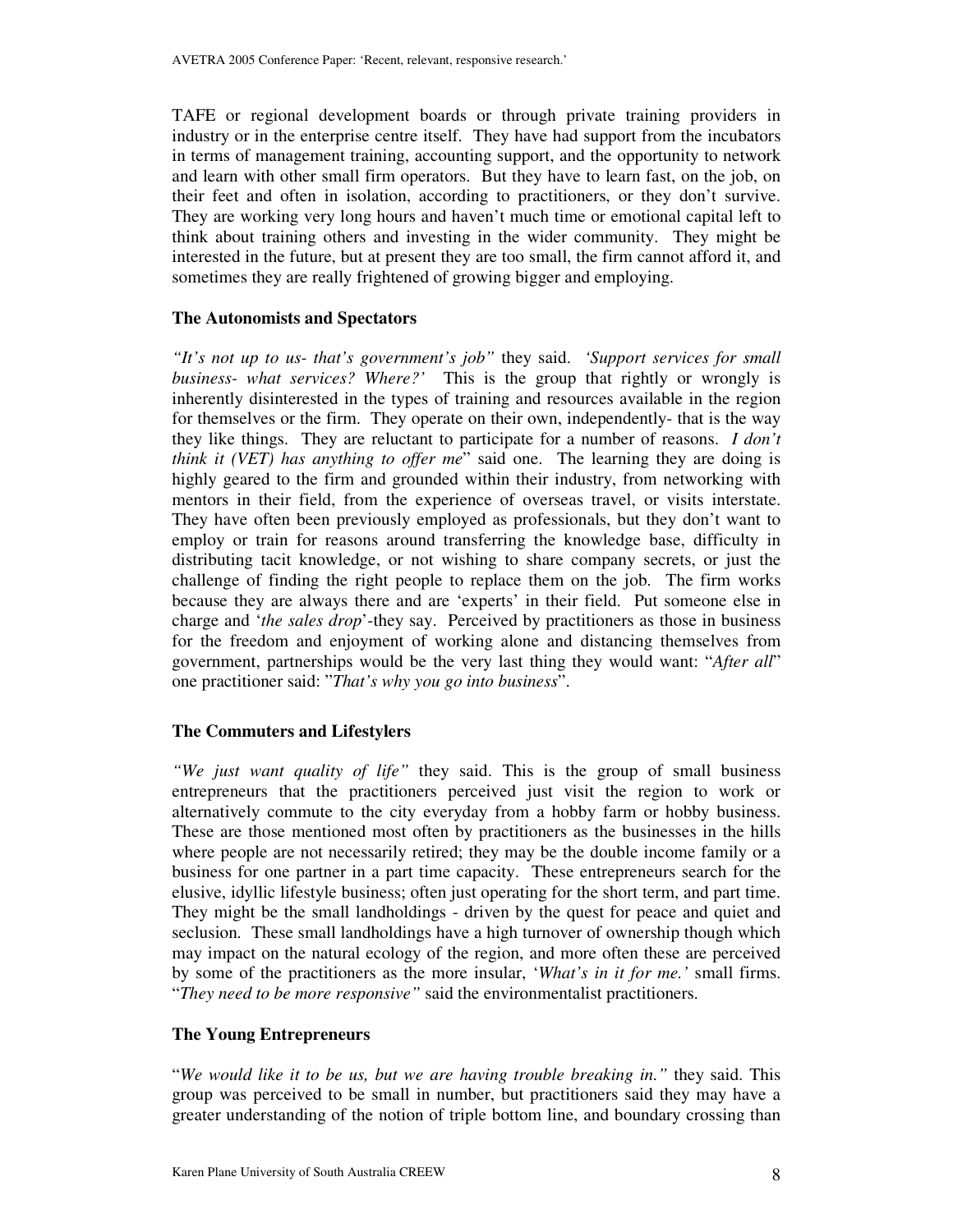their more traditional counterparts in business, but are very new in the region. In cases they showed a greater social conscience about the environment, and were looking at very innovative ways in which to harmonise their business with the environment. They might be involved in clusters or networks, promoting local produce, tourism, food and the region. This group of young entrepreneurs 'epitomise' high commitment, high energy, drive and much enthusiasm for the region and its produce. They are involved in all kinds of learning themselves: formal and informal and whilst too small to employ, often micro firms and owner operators, they might have a professional background and be involved in any training that is offered. Their learning is embedded, fun, informal and social.

## **The 'History Society'**

"*It's always been us*", they said, with a tired sigh, and historically we have always had a presence in the community. A sense of family history and intergenerational pride and cultural identity is very important to this group. However as long term hills dwellers, they bemoan what they perceive as the split between the commuters and locals. There is some evidence this pragmatic group adopt the philosophy that if a small business is meeting the essential requirements of running a business and employing people that it should not be called on to undertake any more, and that TBL it is totally unrealistic in the context of small business. They also feel that the general community often considers there are more resources in the small business '*to be had*" than is the case in reality. Some practitioners were very skeptical of the notion of TBL for small business and that learning partnerships "*Would need be something that needed to be sold"* to the business community at a large they said. In some cases, they are jaded from that commitment, and so seeking any more responsiveness from this group tends to be met with a skeptical response, and to some extent contempt.

#### **The Opportunists and Mercenaries**

This is the group perceived as those '*just about us'* and in business for the "quick buck". These businesses are seen to be only self interested, not be contributing to the region, or its people in any capacity. These are the group leaving a trail of economic, community and natural disasters in their wake for others to mop up. These are those businesses that open and trade and close just as quickly- just in it for the quick profits and short term benefit. Business ethics, values and integrity were raised often by practitioners and the integral role for business planning and sound business management skills. This mercenary philosophy and culture of 'doing business' impacts detrimentally on both the community and the small business community itself. *"It's hard to convince people you run an honest business"* said one. *"They don't believe you."* There was anxiety from both practitioners and small firms about the effect of this 'plundering' management style on the natural ecology. "*We need to get rid of the shonky operators*" said one practitioner, and others had concerns for youth employment practices and the quality of youth training in the workplace.

## **The Capacity Builders and Chameleons**

"*It's not about us and them*" they said. These are the change agents filling the gaps across the sectors from both the for-profit, and not-for –profit sectors. These chameleons and capacity builders are the social entrepreneurs, the cooperatives,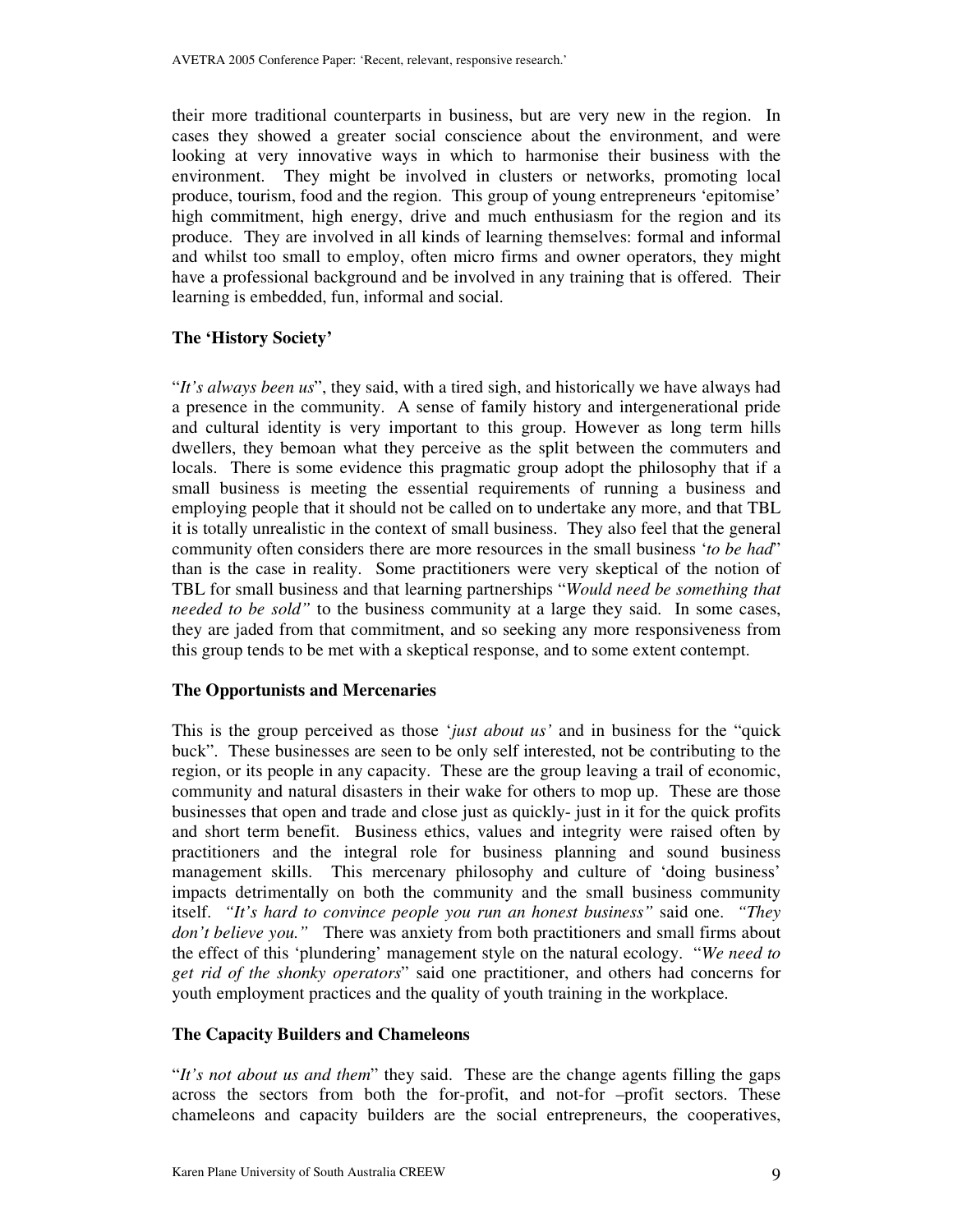developing the informal partnerships between community organisations, NGO's and business clubs and associations. They are the boundary crossers with the big picture view, the helicopter vision, looking at new, less restrictive ways of doing business, and networking alliances. They demonstrate innovative ways of supporting the community, challenging conventional thinking about learning and training. But this commitment is often additional voluntary time adding to existing workloads, and the hidden price of this '*can doing*' can cost in not only the economic sense, but in family life, health, stress and burn out. These people are members of the wider community, but often small business owners too and running a dynamic small firm of their own.

#### **The Disenchanted and Disgruntled.**

"*But what about us?"* they said. This group is disempowered by the market economy and exponential change in regulation and deregulation across industries. Caught in a conundrum of bureaucracy and industry restructuring, they see increasing government intervention into the realm of small business as a threat to their independence and way of life. Constantly confronted with new regulations - which some deemed unsuitable and ill defined for the work they were doing in reality, they had little consultation from government about the changes. Objecting to the imposed costs of audits and compliances, they had questions about the usefulness and suitability of this regulation to their industry. '*It's feudal"* one said. At the other end of the continuum others were calling for re-regulation though, and spoke of the disastrous effect of deregulation - such as in the taxi industry, that has contributed to industry breakdown as a whole and the loss of alliances (*social capital?*) present before the deregulation. But for main, the paradox of being over vetted in a deregulated economy meant little time to invest in the human resources in the firm. There is evidence that they see VET in the same dim light- another level of government compliance to be avoided.

Disenchanted with the climate for doing more business and economic growth they spoke of the difficulties in keeping workers and training people, particularly encouraging young people into their industries, a high turnover of staff and the cost of accredited training. Others were experiencing problems in obtaining competent staff for their industry and the right skills mix for working with people. Finding those willing to work the unsociable hours and weekends- particularly in industries like hospitality was a continual headache. Some spoke of offering formal training to staff but it was not taken up; VET was not attractive enough for employees to want to commit or invest the time. Several told of horror stories with employing workers, felt they had the thin edge of the wedge as employers, and subsequent loss of confidence in employing people. Also of how they used to employ much larger numbers- but now preferred to stay small. Others were very angry about top down, industry regulation and a lack of small business empathy by government. What they saw too, as the inherent unfairness and blanket approach to some regulating, unsuitable for the heterogeneous diversity of small businesses across the region. Just as environmental sectors expressed a need for '*more responsiveness'* from small business; so they expressed a need for more responsive governance. Some spoke of not only having to compete in the private sector for business, but now with the public sector too. Fiercely independent though, they did not want help, or advocates, just a more conducive economic climate for '*doing'* small business, a more small business empathetic local government and reintroducing more support for business services, regional economic development and business growth as a whole.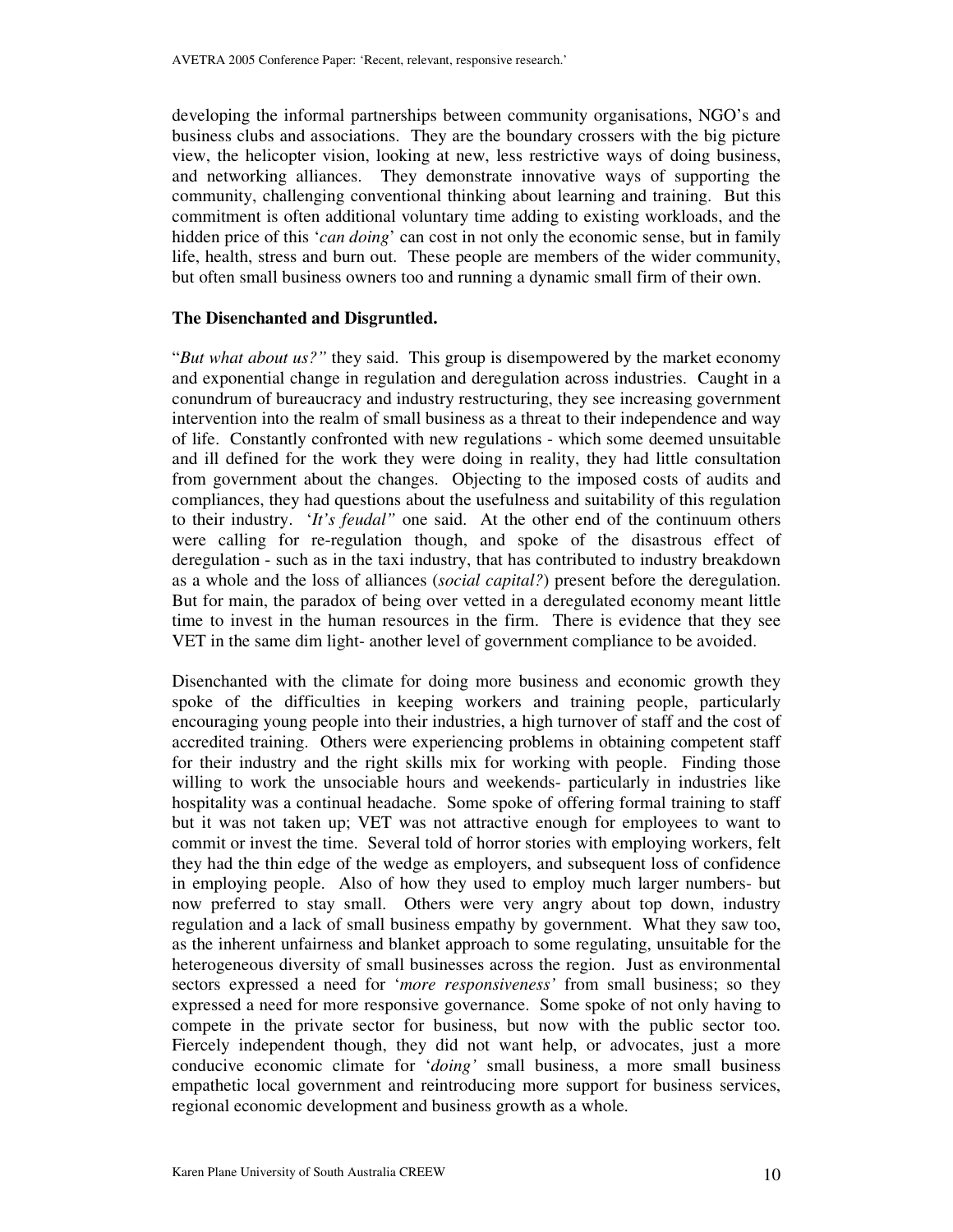#### **Discussion: the elusive search for the middle ground**

Schofield and McDonald (2004) have advocated for a search for the middle ground in VET. This quest for a more collaborative, enabling governance in VET attempts to strike a balance between an over dependence on government as resource and problem solver for the regions, and conversely leaving the regions to their own devices. If Australian communities are truly 'bowling alone' too as Putnam (2000) has suggested from studies overseas, and small business and middle Australia is losing ground as Pusey (2001) has argued, then it needs to be asked who is really filling the vacuum in the regions? There are risks and hazards to local communities and to the individual of continually reshaping, and restructuring the institutional capital of VET. There are dangers too of developing a culture of over dependence on short term, local partnerships to fill the gap in what should be a public good, human rights provision like Vocational Education and Training which needs to be strategically resourced for the long term. The process of developing learning regions demands an equitable VET system where the regulatory processes and policy climate are as enabling for industry and the community, and that all of the '*ecologies of learning'* in VET are adequately resourced. These findings suggest that the impact of globalisation and neo liberalist economic reform can be capacity reducing for small business and the small organisation increasing inequities, fragmentation and disparity at the local level *even in a very productive, high growth region* like the Adelaide Hills. Whilst any case study is limited there is a note of caution for a very lucrative international export market and a very competitive VET sector in Australia. In the light of recent global events in South East Asia there is a need for independent critique of the long term effectiveness of public private partnerships in VET, and the impact of the partnerships on local communities and regions. Conveniently packaged, exported VET even with the best of intentions for promulgating lifelong learning in the regions, should not attribute to reducing capacity in the community and greater regional inequality and distress overseas.

## **CONCLUSION**

This paper has presented findings from the '*political ecology'* and qualitative research with practitioners and small business in the Adelaide Hills region, South Australia. The findings suggest a spectrum of responsiveness from small business to both VET and the wider community, which is open to further critique. There is a need though for more research as to the suitability and effectiveness of public private partnerships for building institutional infrastructure within VET and within other regions, both high growth regions, and those in need of regeneration in Australia and internationally.

## **BIBLIOGRAPHY**

Alston, Margaret. (2002). 'From local to global: making social policy more effective for rural community capacity building' *Australian Social Work* September 2002, Vol 55, no 3, p 214-225.

Amdam, Jorgen. (2003). "Structure and Strategy for regional learning and innovation- Challenges for Regional Planning. *European Regional Studies*, Vol 11, No 4, 439-459.

Argy, Fred. (2003). *Where to From Here? Australian egalitarianism under threat*. Crows Nest: Allen and Unwin.

Australian Chamber of Commerce and Industry. (2000a). *Social Partnerships and the Business Community*. Barton: ACCI.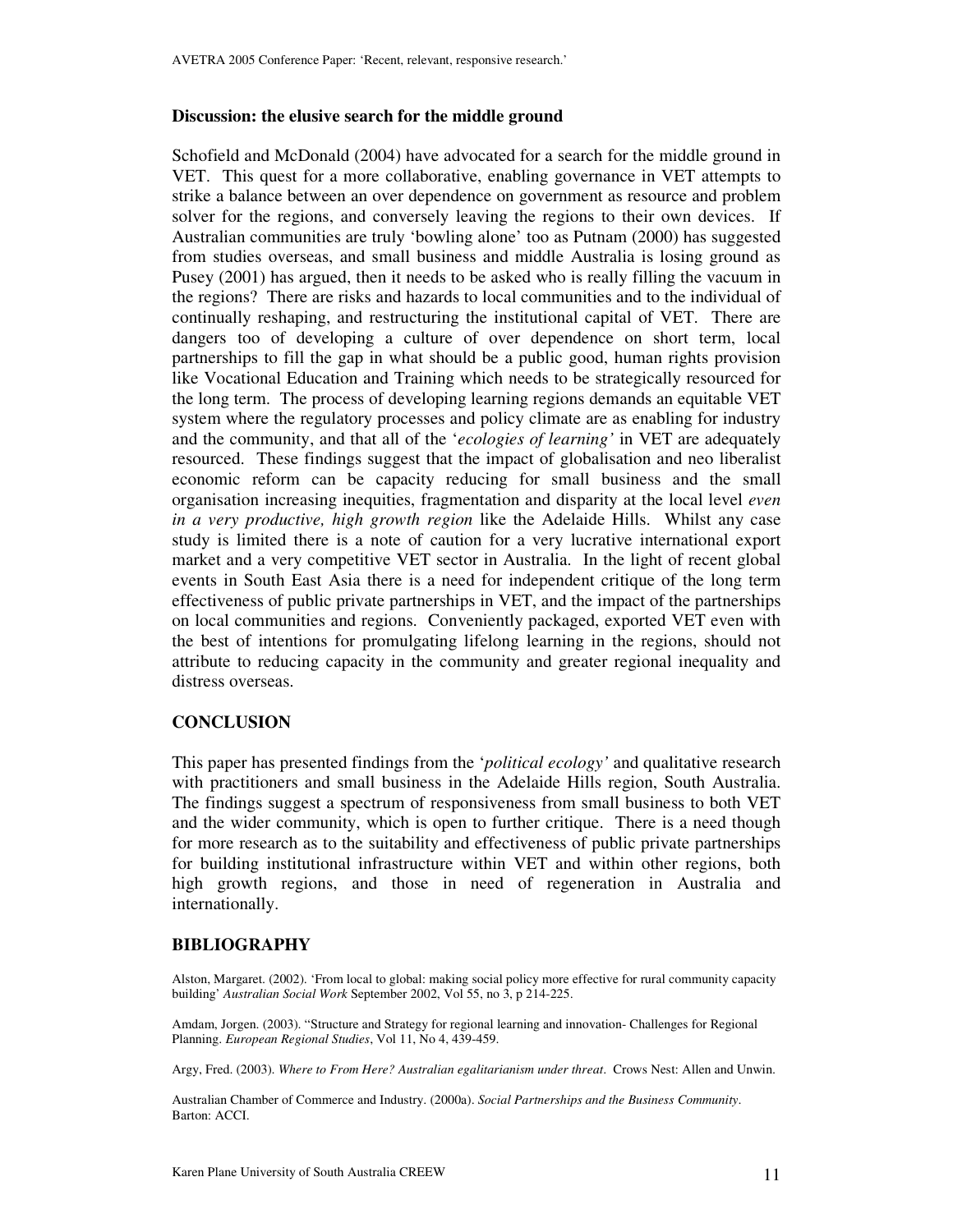AVETRA 2005 Conference Paper: 'Recent, relevant, responsive research.'

Australian Chamber of Commerce and Industry. (2000b). *Corporate Philanthropy*. Barton: ACCI.

Australian National Training Authority. (2003) *Endorsed National Strategy* (2004-2010). Queensland: ANTA.

Beer, Andrew, Maude, Alaric and Pritchard, Bill. (2003). *Developing Australia's Regions: theory and practice.* Sydney: UNSW Press, p 15.

Beer, Andrew, Maude, Alaric. (2002). *Local and Regional Economic Development Agencies in Australia.* Report Prepared for the Local Government Association of South Australia. Adelaide: Flinders University.

Billett, Stephen. (2003). How small business learnt about the goods and services tax. Lessons for vocational education and *training.* Adelaide: NCVER.

Billett, Stephen. (2001). 'Increasing small business participation in VET: a "hard ask".' *Education +Training,* 43: 8/9, 416- 425.

Blandy, Richard and Freeland, Brett. (2000). *Is the Stock of Vet Skills Adequate? Assessment Methodologies*. Adelaide: NCVER. p. 41-42.

Bowles, Marc (2001). "What does the business sector get out of investment in communities?" in Falk Ian (ed). *Learning to Manage Change. Developing regional communities for a local-global millennium.* Adelaide: NCVER.p.172.

Brandsmaa, Jittie and Noonan, Richard. (2000). *Transforming the Public Provision of Training: Reorganisation of Privatisation? Long Term Changes in Sweden and the Netherlands. Discussion Dossier.* European Centre for the Development of Education and Training. Thessalonika, CEDEFOP.

Brown, Kerry [et al] (2003). 'Government –Community Partnerships: Rhetoric or Reality?' *The Journal of Contemporary Issues in Business and Government.* Vol 9, No 2, 51-62.

Caldwell, Brian and Keating, Jack. (2004). *Adding Value to Public Education: An Examination of the Possibilities for Public Private Partnerships. Discussion Paper 2004*. Bundoora Victoria Australian Council of Deans of Education.

Callan, Victor and Ashworth, Peta. (2004). *Working Together. Industry and VET provider training partnerships.* Adelaide: NCVER.

Carson, Edgar and Wadham, Jim. (2001). *Regional Devolution, Contractualism and the Corporate Citizen.* Hawke Institute Working Paper Series No 12. Adelaide: University of South Australia.

Cavaye, Jim (2000). *The Role of Local Government in Community Capacity Building* Queensland: PIRSA.

Centre for Corporate Public Affairs and the Business Council of Australia. (2000). *Corporate Community Involvement: establishing a Business case*. Melbourne: Centre for Corporate Public Affairs.

Cheers, Brian [et al]. (2002). *The Upper Spencer Gulf Common Purpose Group: A Model of Intra-regional Cooperation for Economic Development.* University of South Australia, Centre for Rural and Regional Development.

Cocklin, C. and Alston, M. (eds.) (2003) *Community Sustainability in Rural Australia: A Question of Capital?* Canberra, Academy of the Social Sciences in Australia. p. 207.

Commission of the European Communities. (2004). *The European agenda for Entrepreneurship.* Communication from the Commission to the Council, European Parliament, The European Economic and Social Committee and the Committee for the Regions. Brussels.

Cully, Mark (2002). *Employers contribution to training: how does Australia compare with overseas? Discussion paper for the NCVER.* Adelaide: National Institute of Labour Studies. Flinders University. p26.

Curtis, Bruce. (2003). *Third Way Partnerships, neo liberalism and social capital in New Zealand.* Research Paper No 4. Local Partnerships and Governance Research Group. University of Auckland, New Zealand, p 4.

Das Gupta, Monica, Grandvoinnet, Helene and Romani, Mattia. (2003)." Fostering community-driven development: what role for the state?" *World Bank Policy Research Working Paper* 2969. January 2003.

Department of Education, Science and Training. (2005). *Skilling Australia. New Directions for VET* Canberra: Commonwealth of Australia*.*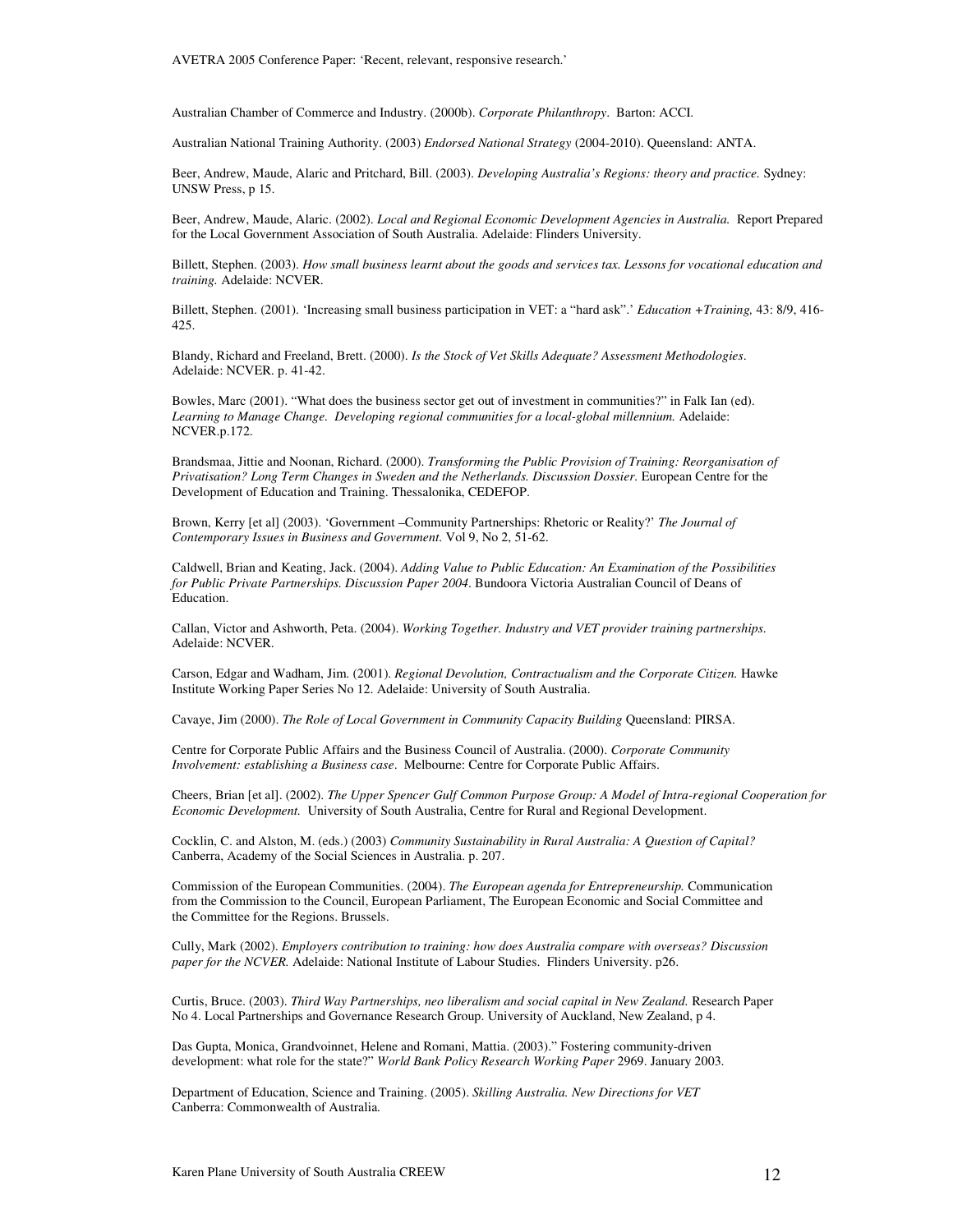AVETRA 2005 Conference Paper: 'Recent, relevant, responsive research.'

Department for Employment Training and Further Education. (2003). *Skills South Australia. Final Report of the Ministerial Skills Enquiry*. Adelaide: Government of South Australia.

Department for Further Education and Employment (2001). *Learning Partnerships*. Raising Standards Division. Quality and Performance Improvement Dissemination Unit. Sheffield: DFEE.

Diamond, John. (2004). "Local regeneration initiatives and capacity building: Whose 'capacity' and 'building' for what?" *Community Development Journal*. Vol 39, No 2, 177-189.

Dixon, Ian and Barnett, Kate. (2002). *Partnership Stories Worth Telling*. Local Government Association and Government of South Australia.

Dumbrell, Tom. (2004). *Resourcing Vocational Education and Training In Australia*. Adelaide: NCVER, p 5,9, 16, 28.

Edgar, Don. (2001) *The patchwork nation: rethinking government- re building community*. Pymble: NSW, Harper Collins, 'A Business Paradigm Shift', Chapter 5, and pages: pviii, xvi

Edwards, Pamela and Shaoul, Jean. (2003). "Partnerships for better or worse?" *Accounting, Auditing and Accountability Journal*. Vol 16, No 4 397- 421.

European Centre for the Development of Vocational Education and Training (Cedefop). (2004). *Getting to work on lifelong learning: policy, practice and partnership. Summary Conference Report.*Luxembourg. Office for Official Publications of the European Communities.

Field, John. (2004) *Social Capital*. London: Routledge.

Foley, Griff (ed). (2004). *Dimensions of Adult Learning. Adult Education and training in a global era.* Berkshire: Open University Press.

Giddens, A (2001) (ed). *The Global Third Way Debate*. Cambridge: Polity Press. p15,27,37.

Giddens, A (1998). *The Third Way. The Renewal of Social Democracy.* Cambridge: Polity Press.

Government of South Australia. (2004). *South Australia Strategic Plan. Creating Opportunity* Adelaide: Government of South Australia. www.stateplan.sa.gov.au

Guba, Egon and Lincoln, Yvonne. (1999). *Fourth Generation Evaluation*. Newbury Park: Sage Publications.

Hall, Richard, Buchanan, John and Considine, Gillian. (2002). *"You value what you pay for" Enhancing Employers Contributions to Skill Formation and Use. A discussion paper for the Dusseldorp Skills Forum.* Ultimo, NSW: ACIRRT and Dusseldorp Skills Forum.

Herbert-Cheshire, Lynda and Higgins, Vaughn. (2003). 'From risky to responsible: expert knowledge and the governing of community- led rural development' *Journal of Rural Studies*. 20 (2004) 289-302.

Hodge, Graeme A. (2004). Symposium: 'The risky business of public-private partnerships' *Australian Journal of Public Administration.* 63 (4) 37-49, p 39.

Husemann, Rudolf and Hiekkinen, Anja.( eds) (2004). *Governance and Marketisation in Vocational and Continuing Education.* Frankfurt: Peter Lang.

Ihrke, Douglas M. and Johnson, Terri. (2004). 'Is all Well in the Neighbourhood? Conflict on Neighbourhood Boards in Milwaukee." *Non Profit Management and Leadership.* Vol 14, No 4, 371-389.

Institute of Public Administration. (2002). *Working Together Integrated Governance*. Canberra: IPAA.

International Labour Office. (2002). *Learning and training for work in the knowledge society. 91st Session Report IV*. Geneva: ILO.

Kearns, Peter. (2004). *Towards a Learning Revolution in Australia. A Consultation Paper on Future Directions for Lifelong Learning.* Canberra: Adult Learning Australia. p.3.

Kearns, Peter and Papadopoulos, George (2000). *Building a Learning and Training Culture: The Experience of five OECD Countries.* Adelaide: NCVER.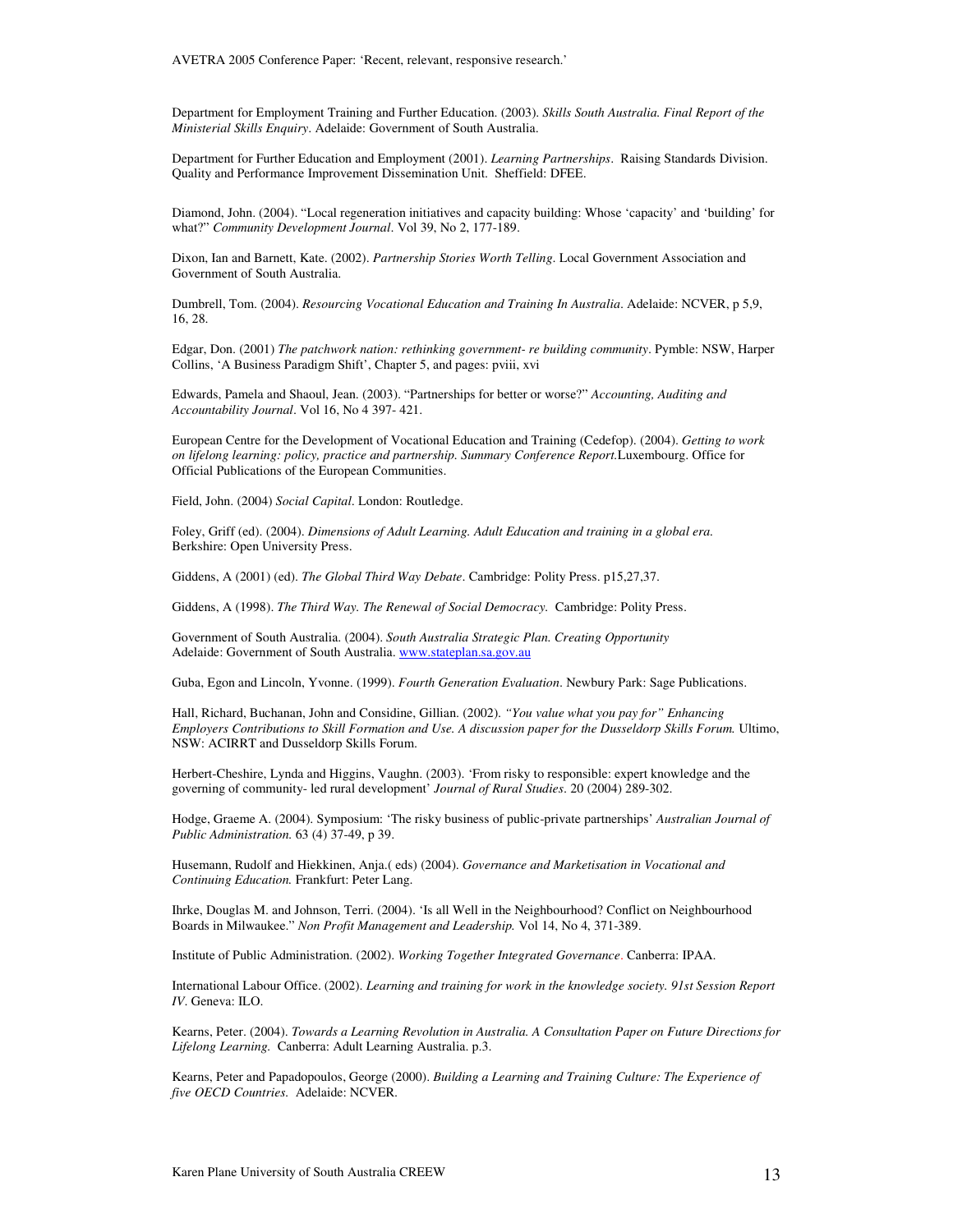Kearns, Peter [et al] (1999). *Lifelong Learning. VET in the Learning Age* Volume One and Two. Adelaide: NCVER.

Keating, Michael, Loughlin, John and Deschouwer, Chris. (2003). *Culture, Institutions and Economic Development.* Cheltenham: Edward Elgar.

Keating Michael, Wanna, John and Weller, Patrick.(eds.) (2000). *Institutions on the edge? Capacity for Governance.* St Leonards: Allen and Unwin.

Kell, Peter, Shore, Sue and Singh, Michael. (eds.) (2004). *Adult Education@21 st Century*. New York, Peter Lang., pp.xxiii-xxv.

Kenyon Peter and Black, Alan [et al] (2001). *Small Town Renewal Overview and Case Studies. RIRDC Publication No 01/043.* Barton: Rural Industries Research and Development Corporation.

Kilpatrick, Sue and Guenther, John. (2003). "Successful VET partnerships in Australia" International *Journal of Training Research*, 1:1, 23-43.

Kretzmann, J.P. and Mc Knight, J. L. (1993). *Building Communities From the Inside Out. A path toward Finding and Mobilizing a Community's Assets*. ACTA Publications: Chicago. USA.

Lahiri- Dutt, Kuntala. (2004) 'I plan you participate': A southern view of community participation in urban *Australia. Community Development Journal*, Vol 39, No 1, 13-27.

Lockie, Stewart. (2000). "Crisis and Conflict: Shifting Discourses of Rural and Regional Australia" in Prichard, Bill and McManus, Phil (2000) (eds.). *Land of Discontent. The Dynamics of Change in Rural and Regional Australia.* Sydney: University of New South Wales Press. p. 28-29.

Loza, Jehan. (2004). 'Business – Community Partnerships: The Case for Community Organization Capacity Building' *Journal of Business Ethics.* 53: 297-311.

Macadam, Bob [et al] (2003). 'The inter relationship between Capacity Building and Institutional Arrangements and the implications for Extension and Adult Education. *Australia Pacific Extension Network 2003 National Forum* . www.apen.org.au p. 1.

Miller, Chris and Ahmad, Yusuf. (2000). 'Collaboration and Partnership: An Effective Response to Complexity and Fragmentation or a Solution Built on Sand?" *International Journal of Sociology and Social Policy.* Vol 20, No 5/6, 1-38.

Miraftab, Faranak. (2004). "Public Private Partnerships. The Trojan Horse of Neoliberal Development?" *Journal of Planning and Educational Research*. 24, 89-101.

National Economics and the Australian Local Government Association. (2004) *The State of the Regions.* Clifton Hill Victoria. Jardine Lloyd Thompson. ALGA.

Nicholl, Katherine and Edwards, Richard. (2004). "Lifelong learning and the sultans of spin: policy as persuasion?" *Journal of Educational Policy*. Vol 19, No 1,43-55.

Office of Regional Development and the Office of the Status of Women (2002). *Building Sustainable Communities A Resource Kit.* Adelaide: Office of Regional Development.

Organisation for Economic Cooperation and Development. (2004). *Entrepreneurship and Local Economic Development. Programme and Policy Recommendations*. Paris OECD.

Organisation for Economic Cooperation and Development. (2002). *Beyond Rhetoric Adult Learning Policies and Practices.* OECD: Paris, p. 210.

Organisation for Economic Cooperation and Development. (2001). *Corporate Responsibility. Private Initiatives and Public Goals*. Paris: OECD.

Piantinida, Maria and Garman, Noreen B. (1999). *The Qualitative Dissertation*. Thousand Oaks: Sage Publications.

Pickersgill, Richard and Walsh, Michael. (2001). 'Training in a cold climate: what can Australia learn today from new labour and the third way?' *10th National Vocational Education and Training Research Conference,* Waterfront Campus, Deakin University, Geelong VIC, 10-13 July 2001. Adelaide: NCVER.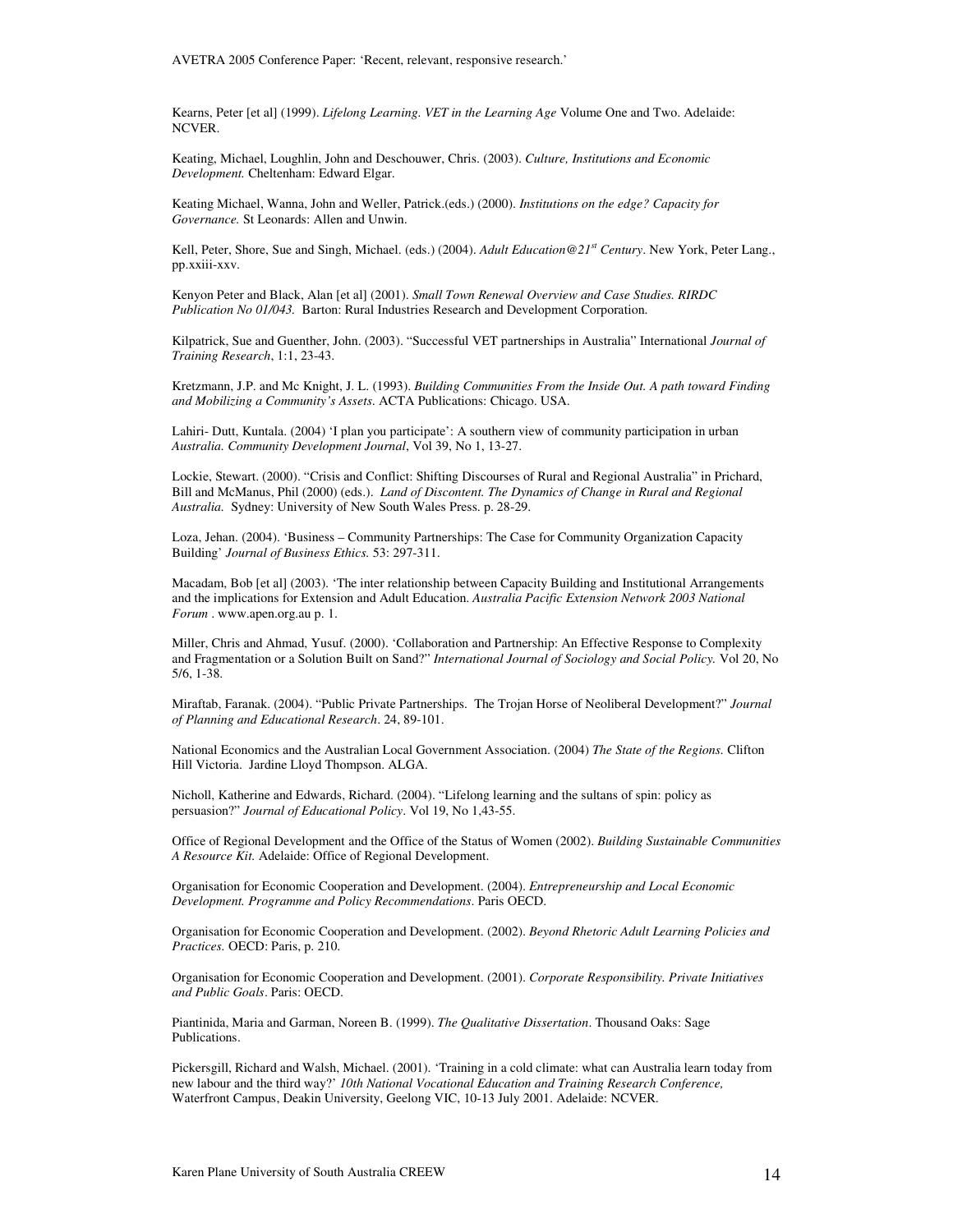Plane, Karen. (2004b). 'Horses for broadband courses or Horse and Buggy? Understanding the virtual ecology in small workplaces in the Adelaide Hills region. In '*Bridging Cultures' the Adult Learning Australia National Conference 2004*. Glenelg, November 18th – 20th 2004. www.ala.asn.au

Plane, Karen. (2004a). "Wine and cheese or chalk and cheese?" Discovering the 'attitudinal ecology' between VET and small business for capacity building in regional South Australia. In "*Australian Vocational Education and Training Research Association. 7 th National Conference. Learner and Practitioner the Heart of the Matter.* Canberra March 17-19th 2004 www.avetra.org.au

Plane, Karen. (2003b). "Lifelong learning in theory: but small business learning in practice". In *Communities of Learning, Communities of Practice. Adult Learning Australia National Conference.* Sydney: 27th -39th November, 2003. www.ala.asn.au

Plane Karen. (2003a). "Embracing change-- reengineering VET for triple bottom line." In "*The Changing Face of VET*". *Australian Vocational Education and Training Research Association. 6th National Conference.* Sydney: April 9-11th 2003 www.avetra.org.au

Plane, Karen. (2002a). "New learning ecologies, information literacy and building learning partnerships with small business in the Adelaide Hills region." In "*Making a World of Difference" Australian Vocational Education and Training Research Association. 5th National Conference* Melbourne: 20th-22nd March, 2002. www.avetra.org.au

Plane, Karen (2002b). "Third ways, Third Sectors and Small Business?" *Australian Learning Communities Conference. A Lifetime of Discovery.* Ballarat September 27th-29th 2002. www.lcc.edu.au

Plane, Karen. (2001). "Community Capacity Building in Regional VET". In "Research to Reality, Putting VET Research To Work. "*Australian Vocational Education and Training Research Association. 4th National Conference* Adelaide: 29th-30th March, 2001 www.avetra.org.au

Pritchard, Bill and McManus, Phil. (2000). *Land of Discontent. The Dynamics of Change in Rural and Regional Australia.* Sydney: UNSW Press.

Pusey, Michael (2003). *The Experience of Middle Australia. The Dark Side of Economic Reform*. Cambridge: Cambridge University Press. p32, 33.

Putnam, Robert (2000). *Bowling Alone. The Collapse and Revival of American Community*. New York: Simon and Schuster.

Rodger, John, Cowen, Georgina and Brass, James. (2003). *National Evaluation of Learning Partnerships Final Report. Research Report No 391*. Norwich: DFES, York Consulting Ltd.

Rubin, Herbert J and Rubin, Irene S. (1995). *Qualitative Interviewing. The Art of Hearing Data.* Thousand Oaks: Sage Publications.

Sarre, Rick and Treuran, Gerry (2001) *The Triple Bottom Line: Balancing social, environmental and financial outcomes in business.* Adelaide: University of South Australia.

Scanlon, Christopher. (2001). "A Step to the Left? Or Just a Jump to the Right? Making Sense of the Third Way on Government and Governance. *Australian Journal of Political Science*. Vol 36, No 3, pages 481-498.

Schofield, Kay and McDonald, Rob. (2004). *Moving On…The Report of the High Level Review of Training Packages.* Queensland: ANTA, p 9, 14.

Schofield, Kay. (2003). *'Skills South Australia.' Skills for the Future Ministerial Inquiry. Discussion Paper.* Adelaide: DFEAST. p, 16.

Seddon, Terri, Billett, Stephen and Clemans, Allie. (2004). 'Politics of social partnerships: a framework for theorising' *Journal of Educational Policy*, Vol 19, 2, 123-142.

Smith, Andrew and Billett, Stephen. (2004). *Mechanisms for increasing employer contributions to training. An international comparison.* Adelaide: NCVER. p, 18.

Spoehr, John. [et al] (2002). *Partnerships, privatisation and the public interest: Public private partnerships and the financing of infrastructure development in South Australia*. Centre for Labour Research, University of Adelaide for the Public Service Association of South Australia.